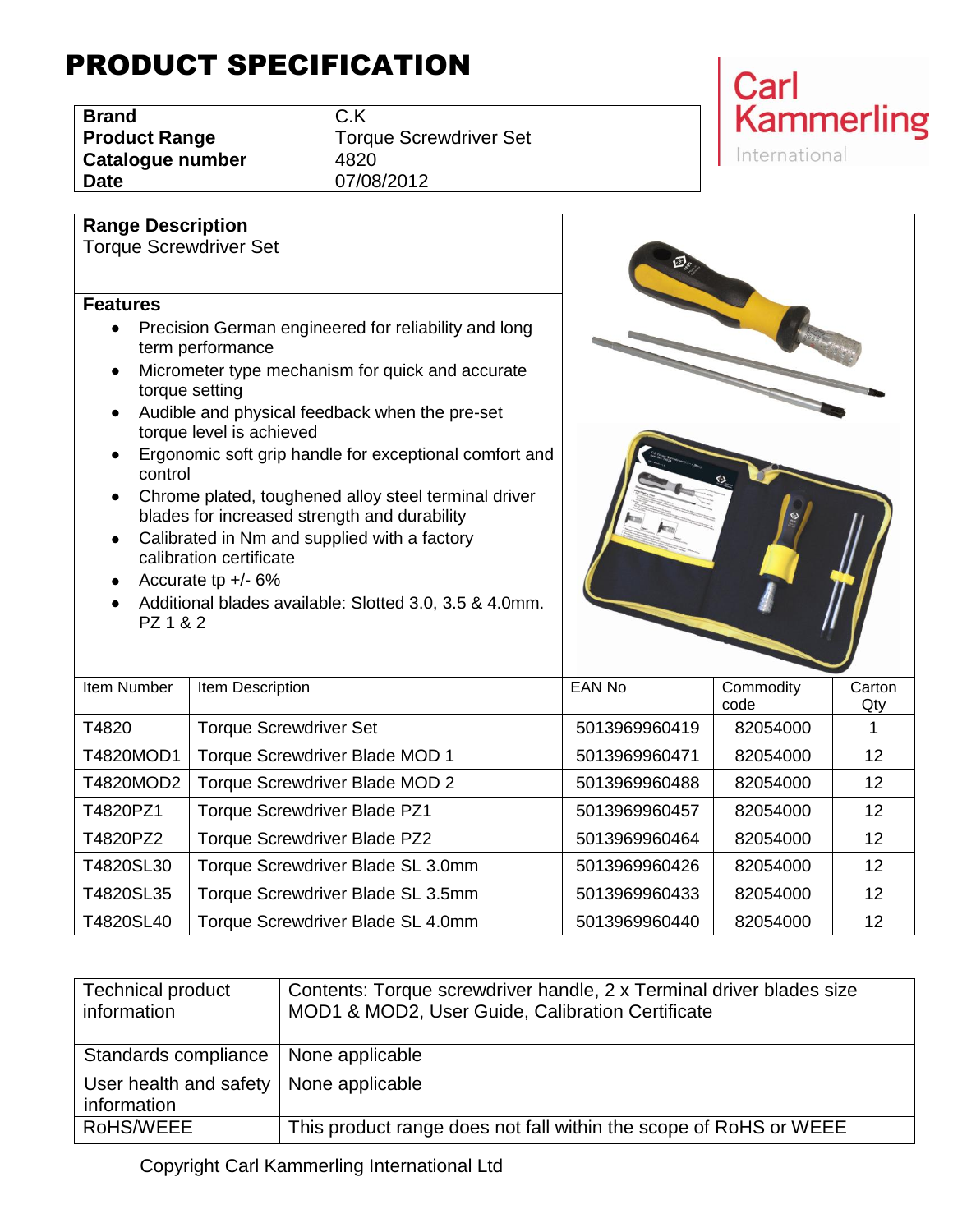| compliance           | regulations                                                                                        |
|----------------------|----------------------------------------------------------------------------------------------------|
| Material safety data | None applicable                                                                                    |
| Warranty             | C.K Torque Screwdrivers are guaranteed for life against imperfect<br>materials or workmanship - We |
| Country of origin    | Germany                                                                                            |

## **Dimensional details**

|             | <b>Product only</b> |          | Product on primary packaging |              |          |          |           |                          |
|-------------|---------------------|----------|------------------------------|--------------|----------|----------|-----------|--------------------------|
| <b>Item</b> | Width mm            | Depth mm | Height mm                    | Net weight g | Width mm | Depth mm | Height mm | <b>Gross</b><br>weight g |
| T4820       | 155                 | 230      | 40                           | 411          | 155      | 230      | 40        | 447                      |
| T4820MOD1   | 4                   | 4        | 160                          | 15           | 35       | 4        | 190       | 16                       |
| T4820MOD2   | 6                   | 6        | 160                          | 22           | 35       | 6        | 190       | 23                       |
| T4820PZ1    | 4                   | 4        | 160                          | 17           | 35       | 4        | 190       | 18                       |
| T4820PZ2    | 6                   | 6        | 160                          | 23           | 35       | 6        | 190       | 24                       |
| T4820SL30   | 4                   | 4        | 160                          | 16           | 35       | 4        | 190       | 17                       |
| T4820SL35   | 4                   | 4        | 160                          | 17           | 35       | 4        | 190       | 18                       |
| T4820SL40   | 4                   | 4        | 160                          | 17           | 35       | 4        | 190       | 18                       |

|             |          | Shelf box (secondary packaging) | Euro Pallet data<br>Wi x Hi |                          |                             |                        |
|-------------|----------|---------------------------------|-----------------------------|--------------------------|-----------------------------|------------------------|
| <b>Item</b> | Width mm | Depth mm                        | Height mm                   | <b>Gross</b><br>weight g | No of<br>cartons on<br>base | Number of<br>rows high |
| T4820       |          |                                 |                             |                          |                             |                        |
| T4820MOD1   | 80       | 200                             | 50                          | 243                      |                             |                        |
| T4820MOD2   | 80       | 200                             | 50                          | 327                      |                             |                        |
| T4820PZ1    | 80       | 200                             | 50                          | 267                      |                             |                        |
| T4820PZ2    | 80       | 200                             | 50                          | 339                      |                             |                        |
| T4820SL30   | 80       | 200                             | 50                          | 255                      |                             |                        |
| T4820SL35   | 80       | 200                             | 50                          | 267                      |                             |                        |
| T4820SL40   | 80       | 200                             | 50                          | 267                      |                             |                        |

## **Packaging waste details**

|           | <b>Primary Packaging</b> |     |        |        |           | Secondary packaging |        |     |
|-----------|--------------------------|-----|--------|--------|-----------|---------------------|--------|-----|
| Item      | Plastic q                | Use | Card g | Use    | Plastic q | <b>Use</b>          | Card q | Use |
| T4820     |                          |     | 36     | Sleeve |           | Bag                 |        |     |
| T4820MOD1 |                          | Bag |        |        |           |                     | 51     | Box |

Copyright Carl Kammerling International Ltd